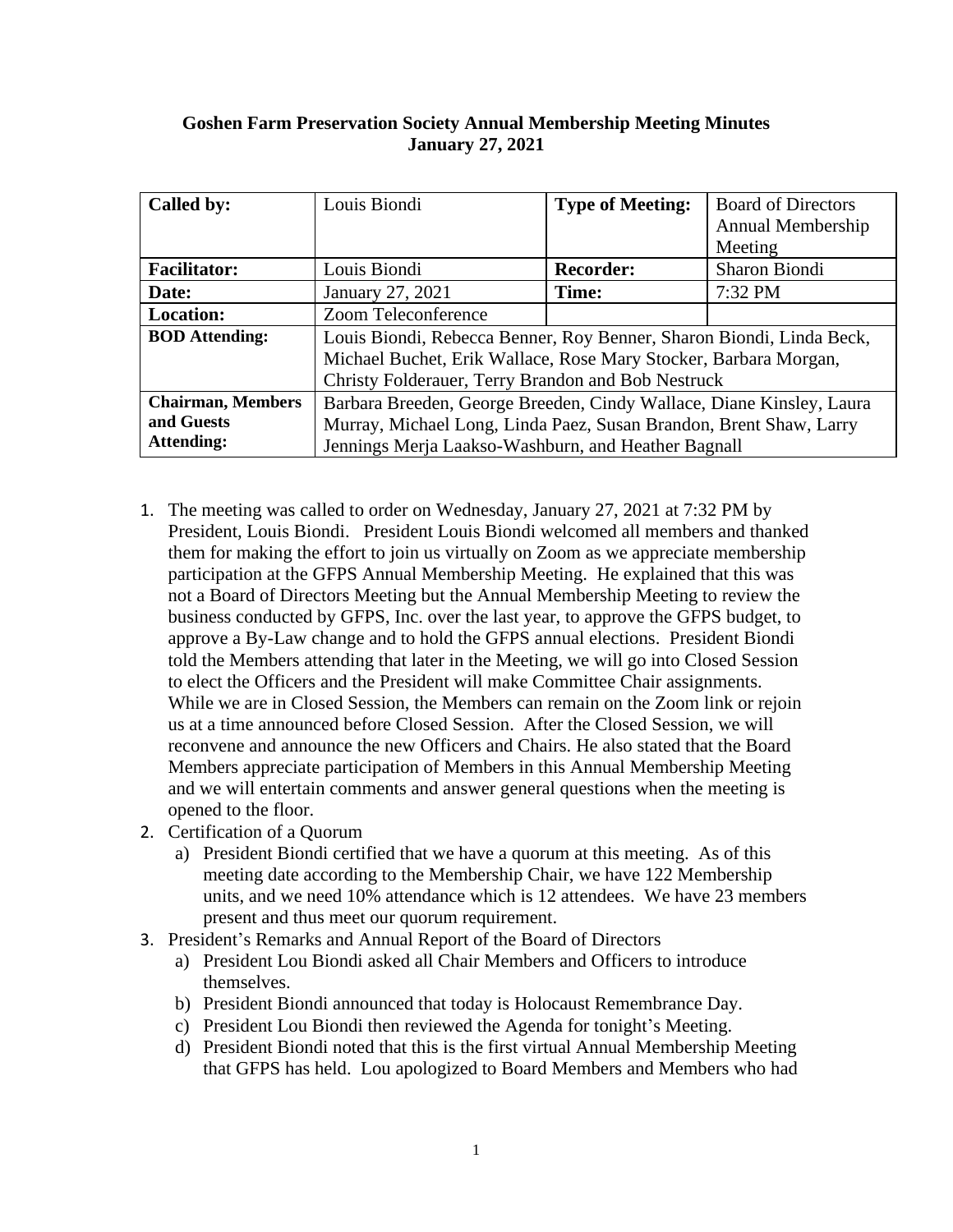difficulty pulling up and filling in the Ballots. GFPS started in December letting Members know what the process would be.

- e) Annual Report of the Board of Directors
	- i) President Lou Biondi stated that he first wanted to thank all Board of Directors for their hard work throughout 2020. Much of this year's activity was hampered by the COVID-19 Pandemic and yet much was still accomplished by this hardworking and determined Board! They kept the organization running, kept the funds flowing and maintained and improved the property.
		- (1) Lou Biondi particularly thanked Michael Buchet who served as Vice President and who is not running for the Board in 2021. He served a key role in organizing our new QuickBooks financial reporting system, He led the Ad hoc Committee to develop Committee Chair Responsibilities and Committee Guidelines for the various Committees so that when Members were elected to the Board, they know what they are responsible for as Chair Persons and what their committee's responsibilities are specifically.
		- (2) Lou recognized Linda Beck who served as a Board Member At Large and her previous years as Treasurer.
		- (3) Lou thanked Events Chair, Erik Wallace. Erik had a light year due to the cancellation of most of our events but assisted with technical assistance to ensure that events held on-line were successful. Erik has been helpful with input in many administrative decisions. He also has been maintaining the Goshen Farm Apiary which has produced significant honey harvests for several years. Erik increased the Members helping to maintain the Apiary.
		- (4) Lou thanked Barbara Morgan, Communications Chair for her hard work in 2020. Barbara reinstated the Quarterly Newsletter, wrote the monthly "The Caper" articles – working with History Chair, Scott Powers, to include a section of her article about the history of Goshen Farm and its owners. This added segment reminds The Caper readers of why GFPS is working to save an important part of local history. She also sent out Mailchimp blasts when GFPS needed to send out information quickly. Lastly, Barbara strived to create an efficient working relationship with Shannon Beauchamp Lepthian, our wonderful GFPS website Manager at Color Fire Media.
		- (5) Lou highlighted the work of Bob Nestruct, Garden Chair to set up our Wi-Fi network at the Farm, expand the Wi-Fi and research additional expansion of our WiFi. Bob does more than his responsibilities for maintaining and renting plots in the Sharing Garden.
		- (6) Lou thanked Roy Benner, Grounds Chair, for his amazing level of effort. Lou stated that Roy has done so much with and beyond his responsibilities as Grounds Chair that the Members should read Lou's summary, the Annual Report of the Board of Directors, for more of what Roy has accomplished in 2020. (Packet attachment sent out for this Meeting.)
		- (7) Lou thanked Scott Powers, History and Research Chair, for his continued research on the history of Goshen Farm. Scott is also helping Ann Brice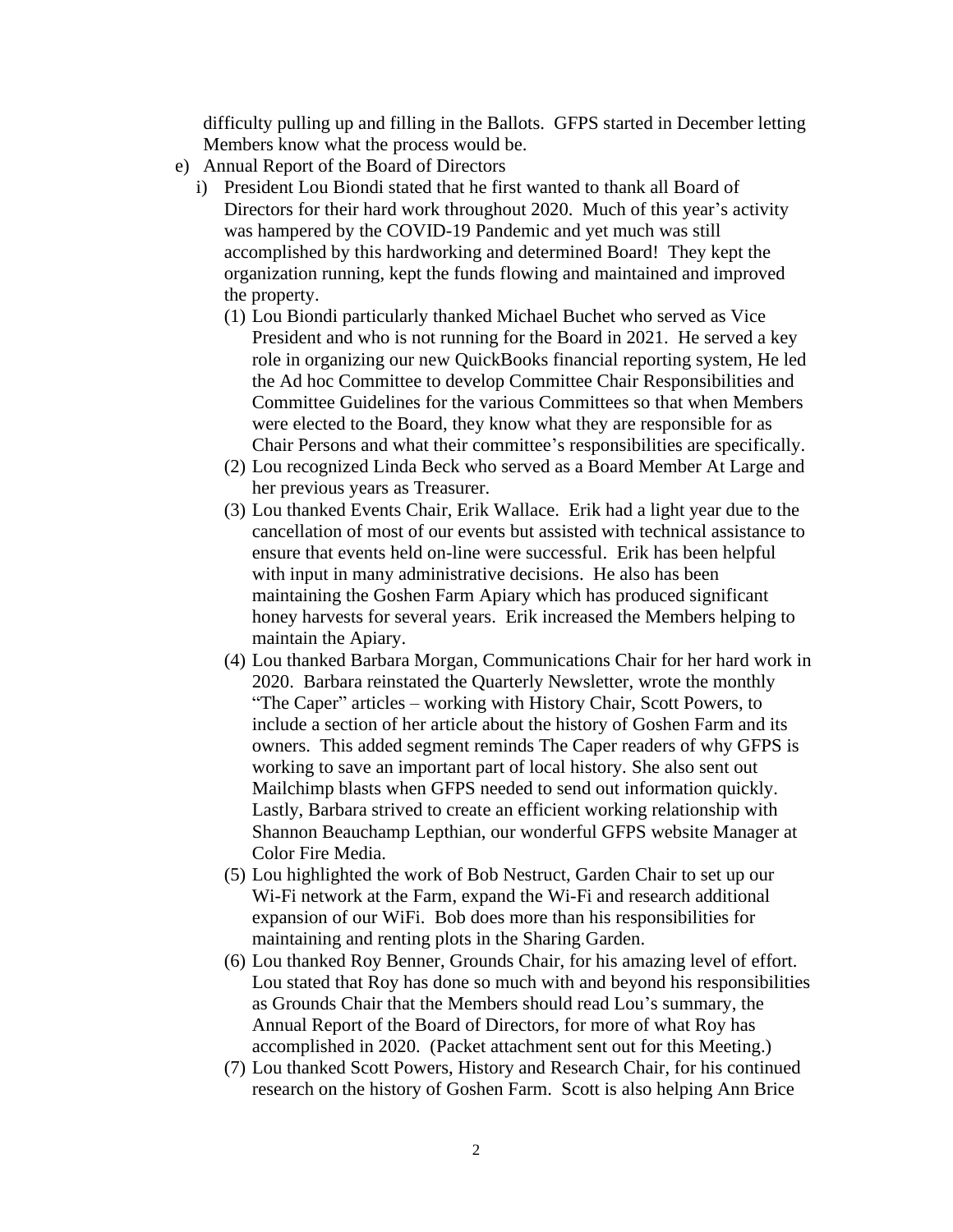Worthington with her book on the history of Goshen Farm when it was owned by the Brice Family.

- (8) President Biondi thanked Rebecca "Becky" Benner, Membership Chair, for her record achievements in 2020! Thanks to Becky's creative efforts, so many Members and new Members have responded early in our Membership renewal rotation cycle. The result: GFPS reached a record high for memberships by January 20, 2021! Becky has taken on so many tasks in 2020 that Lou again suggested that Members read the Annual Report of the Board of Directors to know the dedication of our "Editor in Chief".
- (9) Last, Lou Biondi recognized Member, Larry Jennings. Though Larry is not on the Board, Larry assisted with the creation of the Pollinator Garden and the Monarch Waystation. He also applied for a grant from Unity Gardens and oversaw the planting of hundreds of plants around the Shallow Water Wildlife Pond. The plants were all native species and were intended to provide food and habitat for the wildlife in and around the pond.
- 4. Lou announced the ballot count results. The January 15, 2020 Minutes were approved, the three candidates on the ballot were elected, the financial report was approved, the budget for 2021 was approved and the amendment to Article VII Section 5 to the GFPS By-Laws was approved.
- 5. Lou spoke to the need in 2021 for a complete update of the GFPS By-Laws including making the Educational Outreach Committee a Standing Committee.
- 6. Old Business
	- a) None
- 7. New Business
	- a) None
- 8. Comments from the floor
	- a) Michael Buchet reminded the Board to find an accountant for completing GFPS taxes for 2020. Michael thanked Members and Board Members for all of their efforts and support.
	- b) President Biondi gave a brief update on the status of our 2020 Maryland Capitol Projects Grant. He praised the two people at the General Services Department who have guided him through the process thus far.
- 9. At 8:00 PM President Biondi stated that we will move to Closed Session to elect Officers and then assign Chairs and At-Large positions. Erik Wallace who graciously set up this virtual Meeting let the Members know they could stay in the Zoom Meeting room and talk among themselves while we are in Closed Session and we will resume the Meeting at 8:30 PM. He explained to the Board Members how to log on to the site for the Closed Session.
	- 10. Meeting Reconvened at 8:30 PM.
		- a) President Lou Biondi announced the newly Board Elected Officers to the Membership: President – Lou Biondi, Vice President – Erik Wallace, Treasurer – Christy Folderauer and Secretary – Sharon Biondi. Lou Biondi also announced that the following Committee Chairs agreed to serve another year: Barbara Morgan, Communications Chair; Erik Wallace, Event Chair;